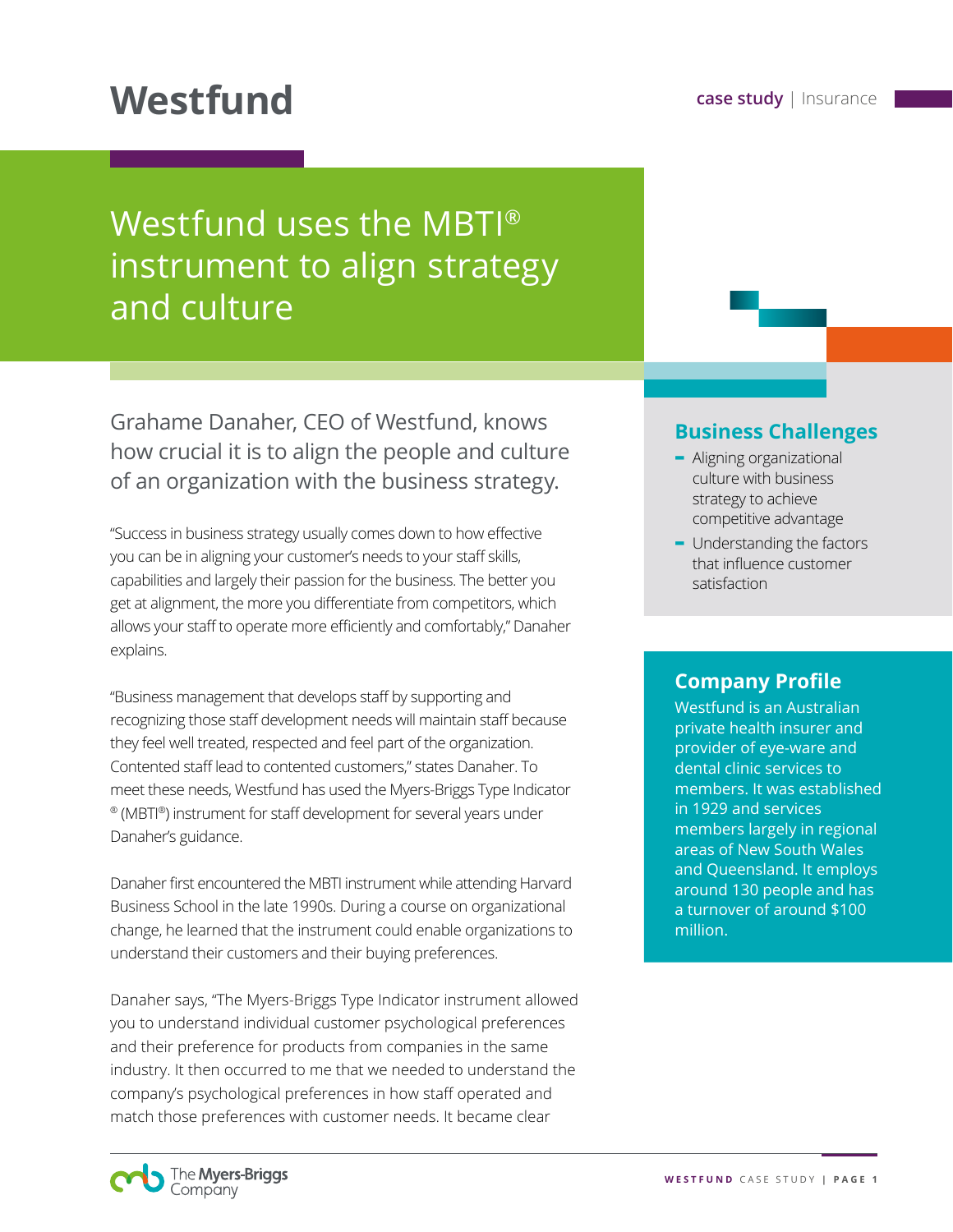# **Westfund**

to me that if we achieved alignment of buyer preferences for our product and the preferences that our staff had, we would have a significant competitive advantage, something that all CEOs should be seeking to achieve."

Danaher and his HR manager subsequently completed a certification program to become MBTI® Certified Practitioners. To date, over 80% of Westfund's staff have received training.

## **Solution**

#### **Understanding the organization's culture**

To build an effective culture, organizations need first to be aware of the characteristics of their own culture. Danaher says, "Companies often refer to their culture; however, when you ask businesses to define culture most find this difficult."

Identifying the characteristics of an organization's culture from the inside is extremely difficult, as many of the cultural expectations are not easily articulated or obvious to staff. The framework of psychological type, as measured by the MBTI instrument, enables staff to develop a common language for understanding cultural expectations of the organization. It also helps to identify the degree of alignment between strategy and organizational culture.

Westfund used the MBTI instrument to help staff understand their organizational culture and achieve alignment with the business strategy. In asking Westfund's staff about their culture Danaher says,"'A typical response from staff is that the people in the back office tend to be quiet, keep to themselves and are hard to get anything out of. They are busy, they value efficiency, they get a lot done and they are tough minded. When we administered the MBTI assessment to back office staff the dominant culture was INTJ, which reflects people who generally are a very 'do you see the picture' type of influence."

Danaher has found that staff in other areas of Westfund's business can differ in their perceptions of their colleagues and the purpose of their roles in the business. Within each organization, 'sub-cultures'

### **Solution**

- **-** Use the MBTI assessment to understand Westfund's culture and the psychological drivers of customers' expectations
- **-** Deliver MBTI training across the whole organization to embed it deeply

Understanding our culture using the MBTI® process allowed us to define various behavior groups and how we could align our approach for improved communication on the basis of a better understanding of preference of the various groups' behavior.

**Grahame Danaher,**  CEO, Westfund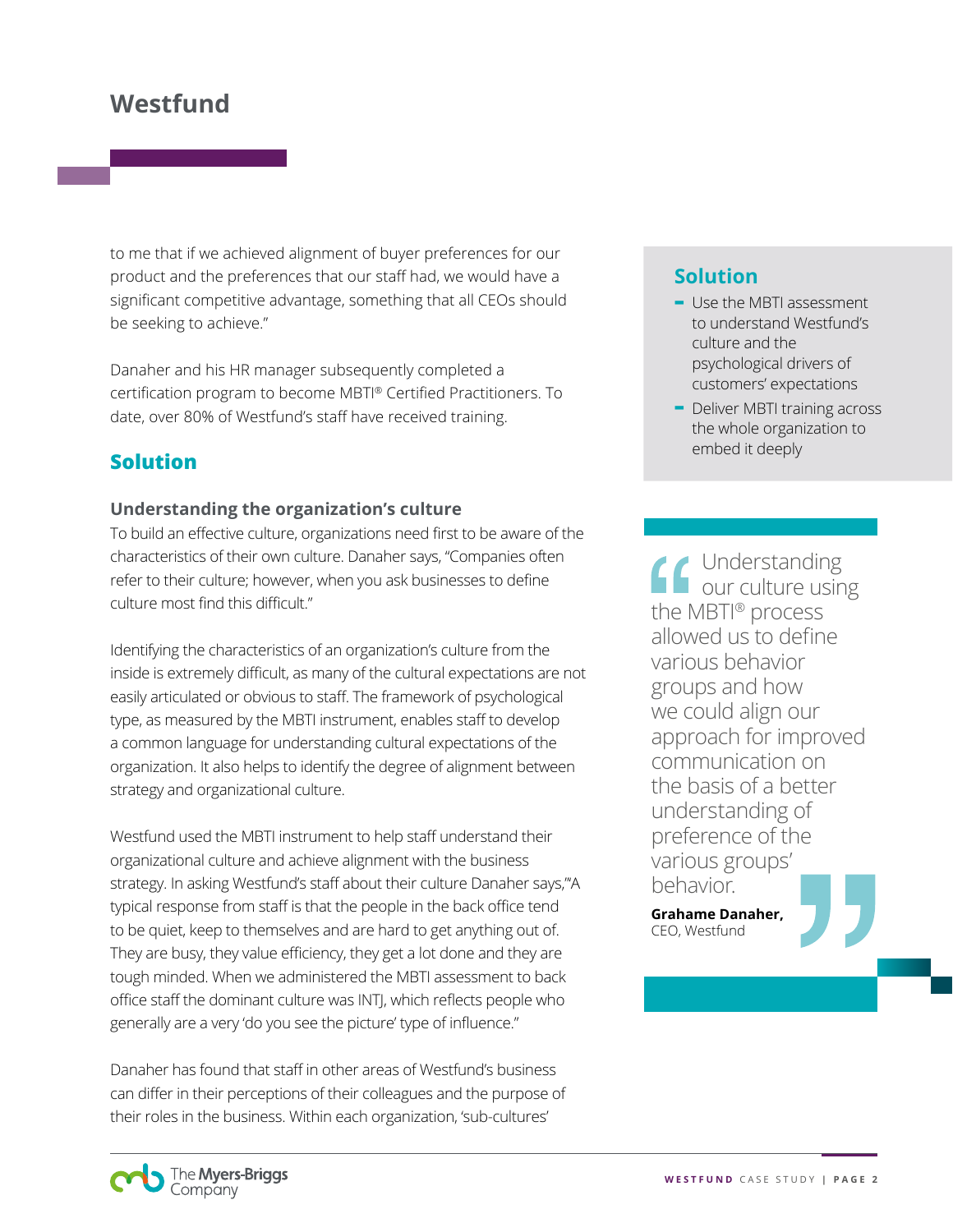# **Westfund**

often emerge in groups and teams that work closely together. Different subcultures in an organization can result in competing views between different work groups. These competing views can lead to misunderstandings between co-workers and ultimately result in intraorganizational conflict and under-performance.

Danaher explains, "When you ask how does back office relate to service, support and sales, people tend to say it is hard to get anything out of back office—they don't appreciate what is needed to support customers. They get things done but it is not what we need to be done.'" Danaher adds, "You then ask, are the behaviors you have with the back office getting things done appropriately? They say yes they do, but they are critical of the sales, service and support staff who need empathy."

#### **Results**

#### **The benefits of difference**

As expected, the results from the MBTI assessments with Westfund's staff highlighted the origin of the perceived differences between the staff in different areas of the business.

"For our front office service, support and sales staff, the dominant culture indicated by the MBTI results was ESFJ and ISTJ," Danaher explains. "When we did the MBTI assessments with management it was an INTP culture. We then did research on our customers' MBTI preferences and found they reflected expectations of ISTJ preferences for sales with ISFJ for service predominately."

Westfund used the MBTI results to help staff identify where differences in personality type occurred within the organization and with customers, and then capitalized on using the differences in a constructive way to achieve business outcomes. According to Danaher, "When staff understood their MBTI results, they saw that people had different ways of communicating, collecting and using information, making decisions on the way they operate day to day."

### **Results**

- **-** High-impact training—80% of staff experienced MBTI training
- **-** Improved understanding of how different teams communicate, make decisions and interact
- **-** Clear understanding of the type of service customers prefer
- **-** Better use of preferences in employees' development plans
- **-** Positive results in staff retention, growth and profitability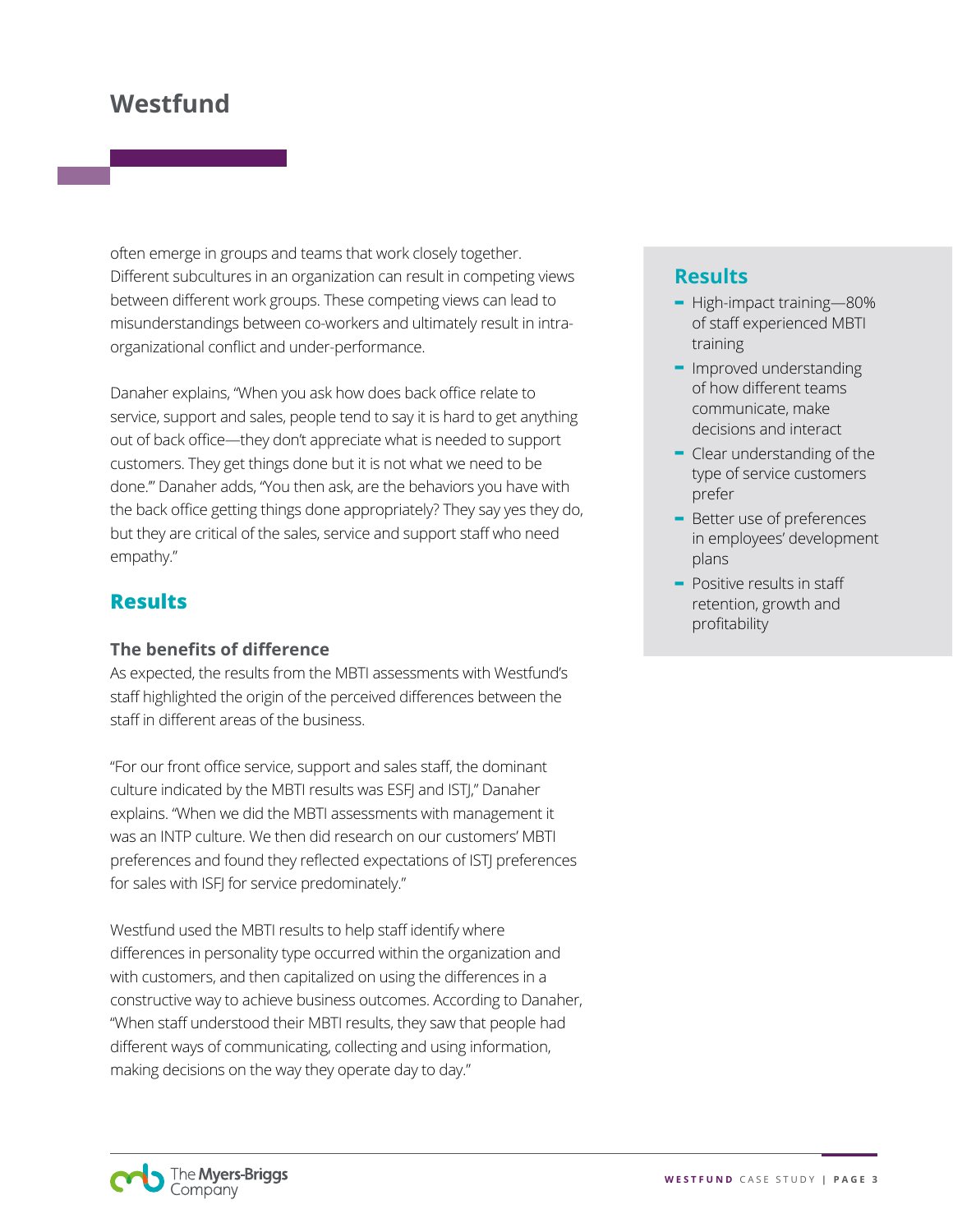# **Westfund**

#### **Constructive use of difference to improve performance**

Isabel Briggs Myers and Katharine Cook Briggs designed the MBTI instrument to make the theory of psychological types, proposed by Carl Jung, understandable and useful to people in everyday life. By undertaking an MBTI assessment, individuals can identify naturally occurring valuable differences between people which can otherwise be the source of misunderstanding and miscommunication (Myers, 1998).

Knowledge of and constructive use of these differences in the workplace has repeatedly been found to enable organizations to understand and maximize the talents of staff and build an effective culture. Explaining his insights about Westfund's culture using the MBTI instrument, Danaher says, "Culture can be defined by the dominant MBTI type in the various group's behavior preferences. We found that an ISTJ approach sold best into our market. In particular, our sales process requires staff to listen, identify price, and apply logic with a clear process to close. An ENFP approach was best for supporting people between back office and front office. INTJ and INTP approaches were very good for complex problem solving, while ESTJ and ESFJ approaches worked best for people managers." He adds, "It has also allowed us to develop our people to positions that suited their preference."

Drawing on decades of research and application in organizations, the MBTI instrument used by qualified practitioners continues to give business leaders, like Danaher, the knowledge, skills and tools to develop their staff and business. Danaher reflects, "Most problems in business are not your competitors but what happens within your organization. Alignment of your business to customers' preferences for sales and service styles allows you to ensure everything is running smoothly."

Grahame Danaher and Westfund continue to build on their knowledge of psychological type and how it applies to the performance of staff and the business. Danaher concludes, "The customers like us, staff like working here and the Board likes the results in growth, retention and profitability."